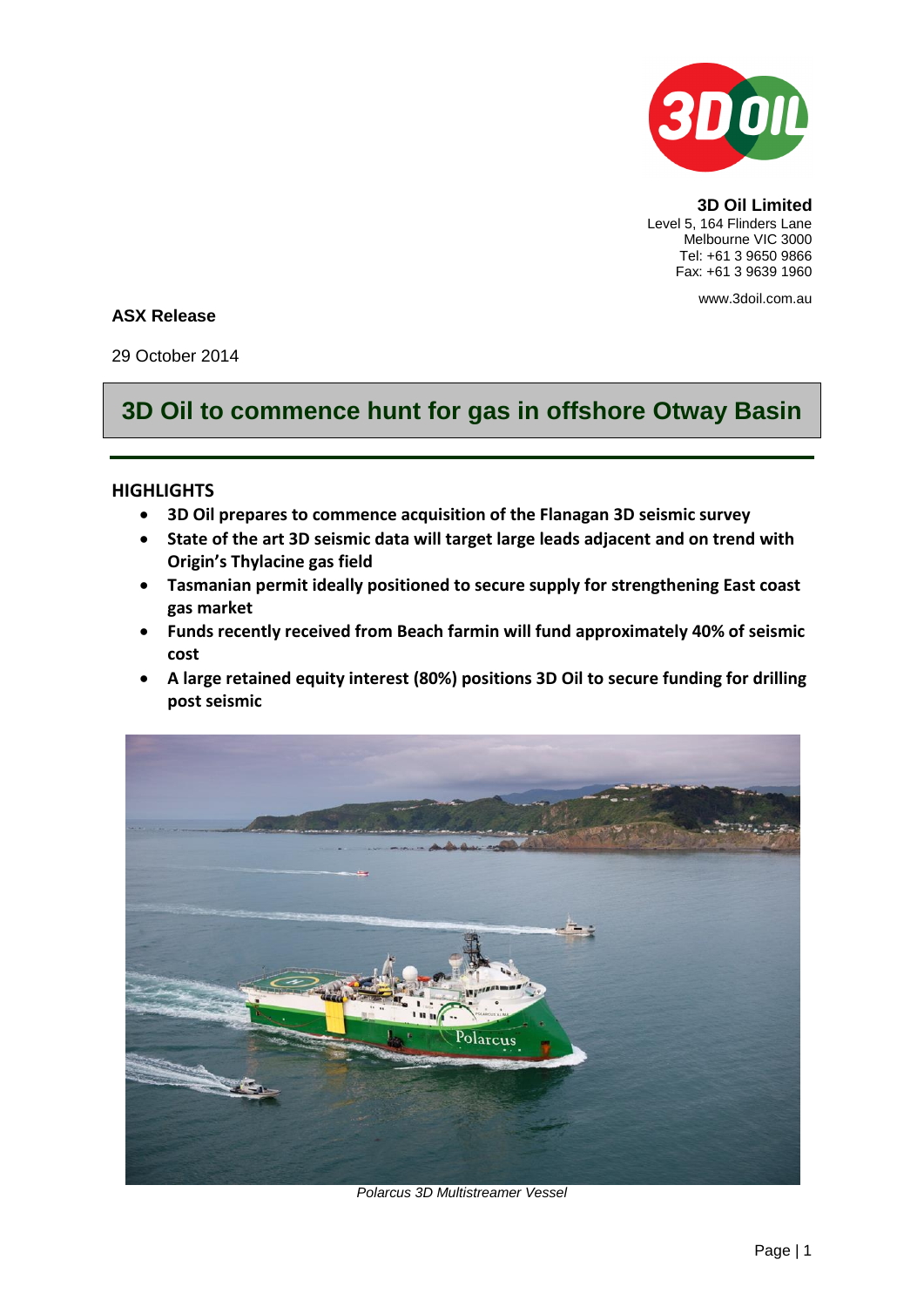3D Oil Limited (ASX: TDO) is pleased to announce, that it has contracted the Polarcus Asima to acquire the Flanagan 3D seismic survey in the T/49P Permit offshore in the Otway Basin. The Asima is a modern high-specification vessel and acquisition is expected to commence during November 2014. The mobilisation cost of the Asima will be shared with Origin Energy who will record a separate survey with the vessel prior to TDO. TDO is operator of T/49P with Beach Energy (ASX: BPT) holding the remaining 20% interest.

755 sq km of 3D seismic acquisition is the main permit commitment and is scheduled for the current Year 2. The Environment Plan was approved by NOPSEMA on 30 July 2014 giving TDO an approved window of 1 November to 31 December 2014.

T/49P covers an area of 4,960 km<sup>2</sup> in water depths generally no greater than 100m. The permit is lightly explored covered by a broad grid of 2D seismic data of varying vintages and has two exploration wells drilled in 1967 and 1970..

The Flanagan survey is designed to mature a number of leads in northern part of the block which are located adjacent to the neighbouring Thylacine and Geographe gas fields which have a combined gas in place ("GIP") of over 2 TCF. Of particular note are the Whalebone and Flanagan leads which have a combined best estimate Prospective Resource of 7.8 TCF  $GIP<sup>1</sup>$ .



*Location of identified leads and Flanagan Survey*

Since acquiring the permit in May 2012 TDO has continued to expand its assessment of the prospectivity. This work has only enhanced the Company's view that the permit potentially contains significant gas volumes.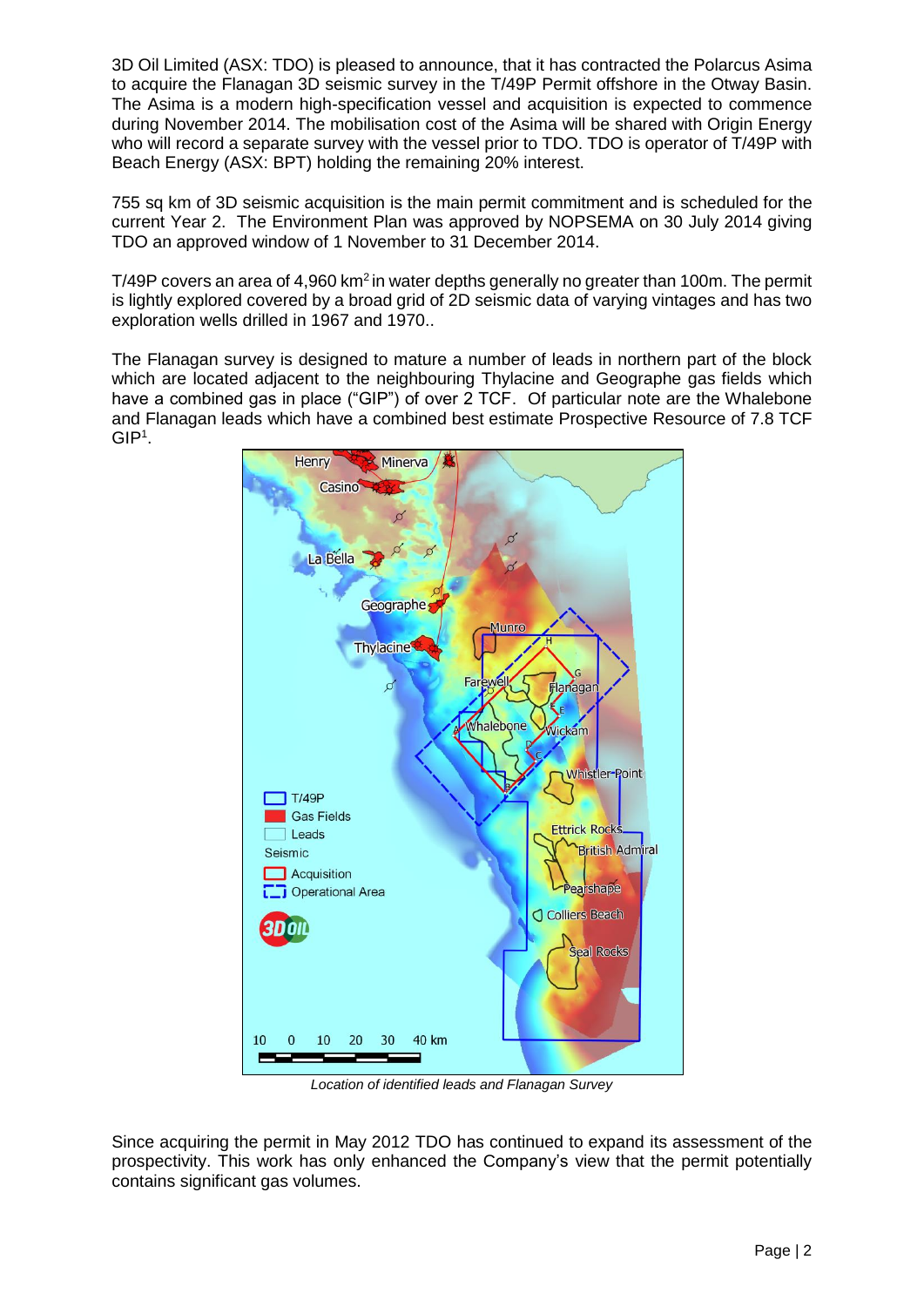The company has undertaken data reprocessing and a detailed remapping of the pre-existing 2D seismic data set to constrain and improve the definition of the existing leads.. The company has also undertaken and a source generation and migration study which indicates a significant charge kitchen to the west which TDO interprets also sourced the gas in both Thylacine and Geographe

To date at least 10 leads have been identified from mapping of the existing 2D seismic data. These range from medium to large structures by world standards. The combined prospective gas in place for these leads is in the order of 20 TCF.



*2D seismic line of the Whalebone and Farewell leads*



Close up of the Whalebone Lead showing amplitudes within the interpreted reservoir section

# **Gas Markets**

The commercial attractiveness of exploring for gas in eastern Australia has been boosted by a strongly improving gas price environment.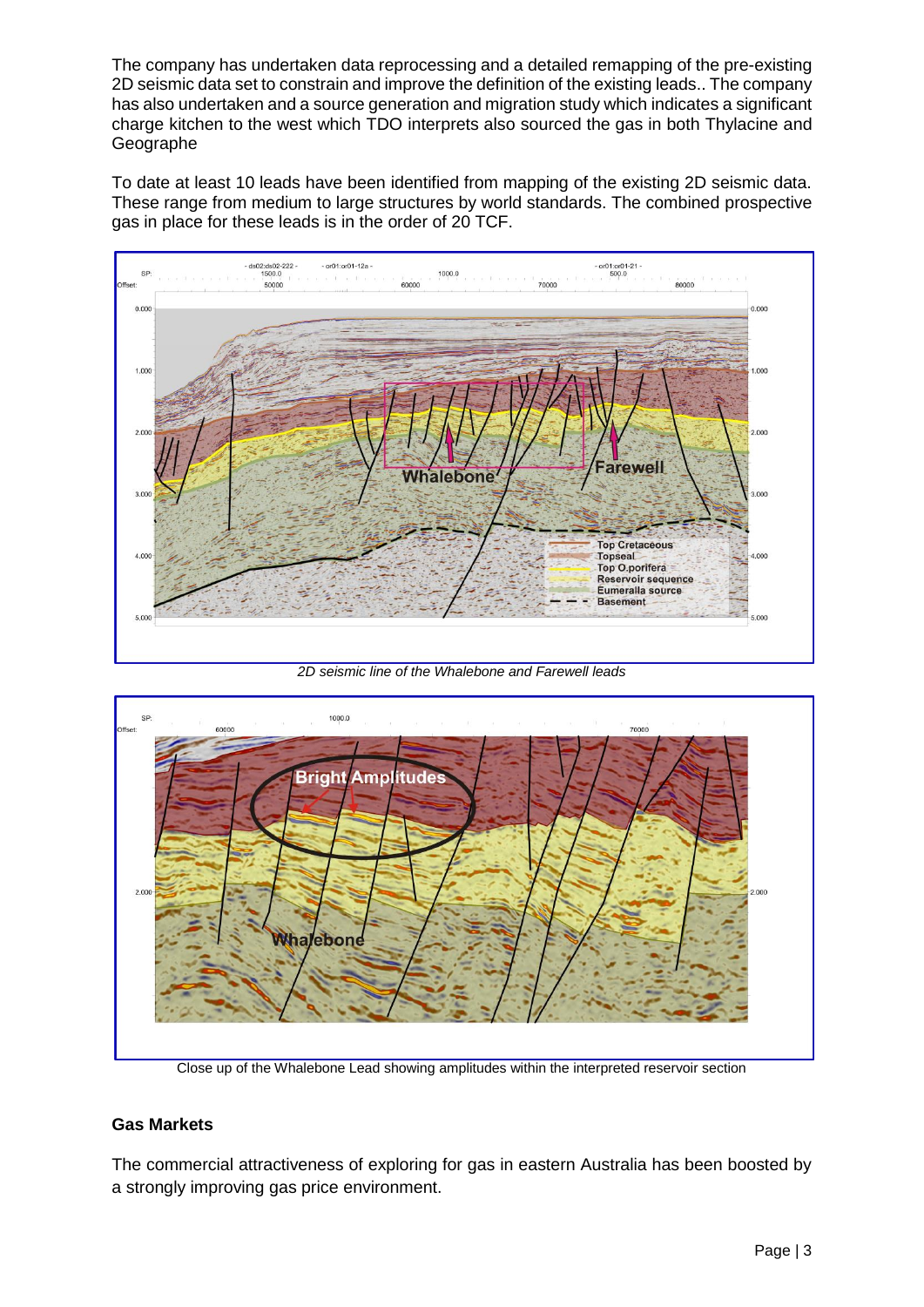Eastern Australia gas markets are currently in a transition. In recent years, Australian retail gas prices have begun to increase and demand pressures exist that are expected to consolidate these increases from such factors as:

- Exposure to international pricing through LNG exports
- The expiry of major low cost, long term gas contracts

Exports of gas from the eastern Australia via the Coal Seam Gas (CSG) to LNG projects currently under construction at Gladstone in Queensland are scheduled to start in 2014. LNG exports will result in netback prices being received by gas producers which will be linked to international oil pricing. This is expected to positively influence domestic gas prices in the eastern market by connecting it to the Asia-Pacific market.

Furthermore once operational, these CSG LNG projects are expected to increase the demand for domestically produced gas and put upward pressure on domestic gas prices. Market consensus indicates a pricing range of A\$7.00 to A\$9.00 per GJ by 2015/16 with a likelihood of a short-term peak beyond this range. This compares to pricing in A\$3.50 to \$4.00 per GJ range achieved by producers in recent years.

Several recent gas supply deals provide evidence that this increasing gas price environment is now being established in eastern Australia.



*Otway Basin field and facilities location map*

### **Economic Update**

TDO has undertaken scoping economics to provide a guide to the Net Present Value, post tax, for a range of field sizes. The economic modelling has assumed a standalone development with a 90 km offshore pipeline and onshore processing plant however in the event of a discovery in all probability at that time there would be spare capacity in facilities such as Thylacine, Minerva and Casino.